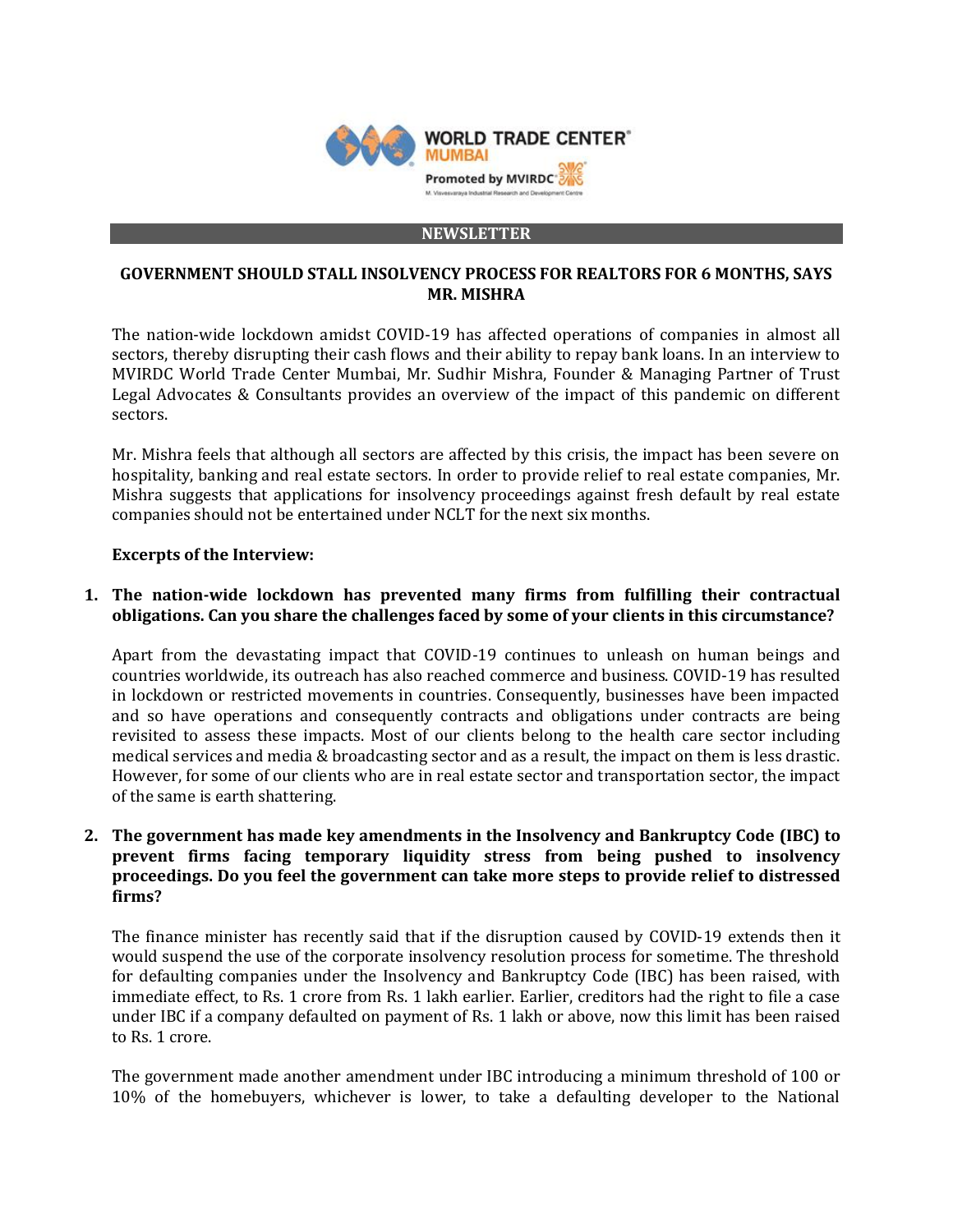Company Law Tribunal (NCLT). There are more exemptions on its way so far as IBC code is concerned. The move preventing insolvency proceedings against MSMEs will help thousands of small firms that are spread across the length and breadth of the country. While on the one hand it would reduce the number of frivolous cases in IBC/NCLT, on the other hand it raises the bar to exclude the majority of MSMEs who could use IBC as a threat to seek payment of their dues.

## **3. Do you feel the COVID-19 will force many small and large companies to file for bankruptcies? Which are the sectors that may be the worst affected by the crisis and how?**

In my opinion, it is a great decision to temporarily increase the threshold from Rs. 1 lakh to Rs. 1 crore for real estate specifically. However, to ensure the industries, especially MSMEs, are protected, the levels may have to be decided on the merit of each sector. For the real estate sector, it is very important that the NCLT processes should be stalled for the next six months for any new defaults due to COVID-19, given that we might see a spate of issues arising through NCLT itself. So far as the effect of COVID-19 is concerned, we all know that the automobile, hospitality sector, banking sector and real estate sectors are at front of the collapse of our financial stability. The other sectors that will also see severe impact include IT, NBFCs, textiles, capital goods, cement, construction, hospitals, oil marketing companies, gas, exploration & production and metals.

## **4. Many of our exporters raised concern that they may face penalties from their overseas clients for not being able to fulfill the contractual obligations amidst the lockdown. What are your suggestions for firms who have not explicitly mentioned force majeure clause in their agreements?**

If an event or circumstance comes within the ambit of a force majeure event and fulfils the conditions for applicability of the clause then the consequence can be with subject to the specific cases, i.e., whether parties would get some relaxation from performing their respective obligations to be undertaken by them under the contract during the period that such force majeure events continue. Several manufacturing sectors, particularly those relying heavily on China for raw materials, such as pharmaceutical firms for their active pharmaceutical ingredients, conventional and renewable energy equipment manufacturers and suppliers, electronics and chemical companies, are witnessing unprecedented delay or uncertainty in the supply chain. Such companies might invoke the force majeure clause. If a contract does not include a force majeure clause, the parties would have to ascertain in light factors such as the nature of the contract, the nature of event and so forth, as to whether Section 56 of the Contract Act (which deals with agreements between the parties to do an impossible act), can be applied to such contract so as to discharge the parties from their contractual obligations. Again each case with its specific facts will decide why a contract is getting frustrated.

# **5. How is your firm supporting organizations that are facing similar challenges in this situation?**

As a media and broadcasting law firm which also has a huge health care and climate change practice, we are shaping up the crisis management plan of most of our clients. In most of the cases we are spending considerable time with HR department of the companies and reassessing the contracts of all kinds. We are also advising on performance of contract with regard to other vendors and service providers.

Role of HR and legal teams has become critical in view of huge legal interpretation of COVID-19 related aspects, notifications and economic meltdown. In my opinion legal professionals are going